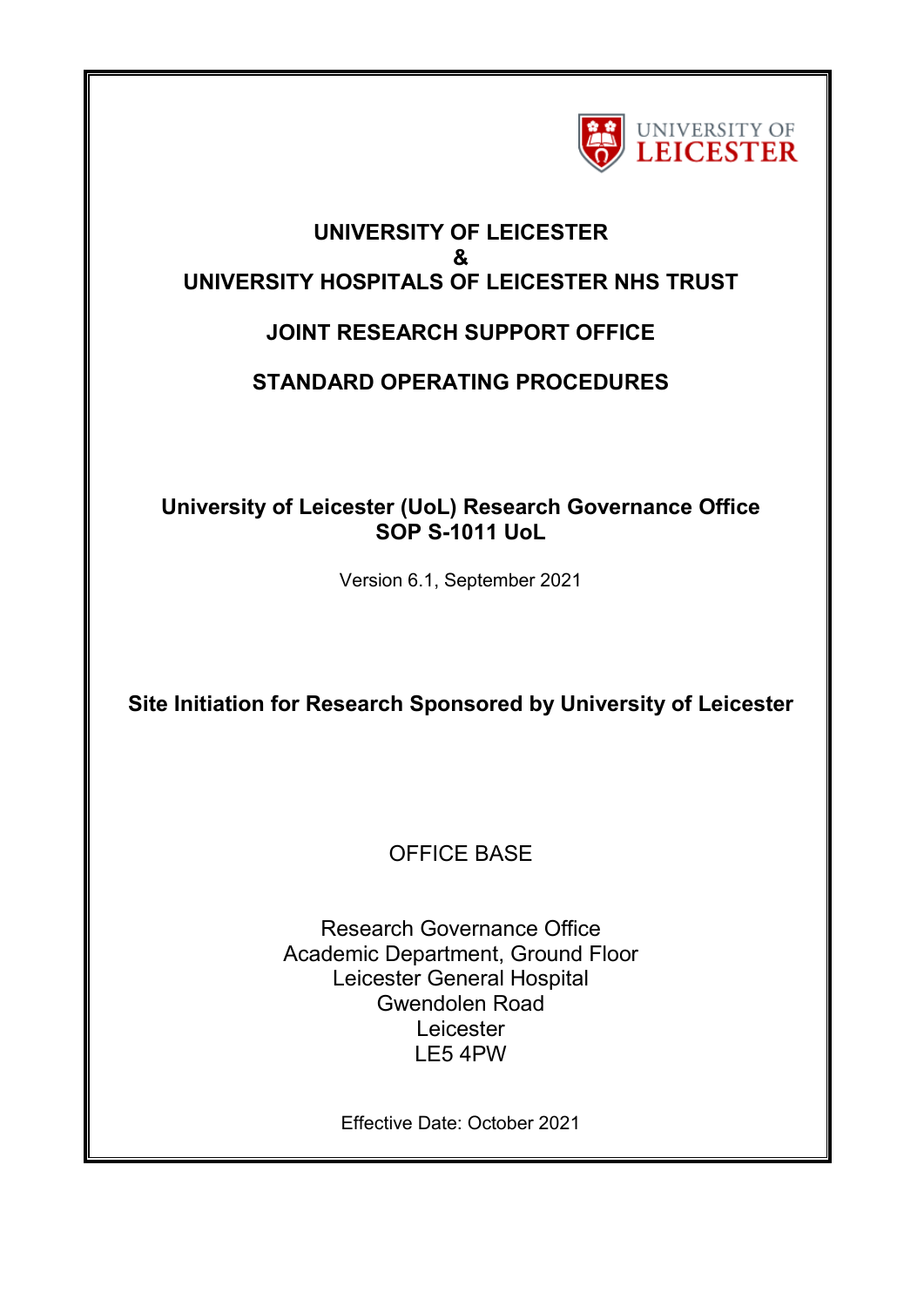

#### **1. Introduction**

This Standard Operating Procedure (SOP) describes the procedures for initiation of:

- All Clinical Trials of Investigational Medicinal Product (CTIMP) research sponsored by the University of Leicester (UoL) that are either single or multisite investigator led trials.
- Any other research activity that is interventional and/or higher risk determined by the Sponsor Risk Assessment process as detailed in SOP S-1003 UoL.

An initiation visit must be performed where the Sponsor deems it necessary, prior to the Sponsor Green Light being confirmed.

The purpose of this SOP is to ensure that all required study authorisations and documentation are in place and that the protocol and relevant SOPs have been discussed with the Investigator and the study staff to ensure compliance with all statutory and applicable regulatory legislation. Initiation is integral to the quality control of a clinical trial and is designed to ensure quality of the study according to Sponsor requirements.

#### **2. Scope**

This SOP applies to all research using CTIMPs and any other research activity that is interventional and/or higher risk as determined by the sponsor.

#### **3. Procedure.**

The Initiation Visit must be undertaken prior to the Sponsor Green Light being given. Where appropriate, in the case of multi-centre studies, it may be possible to conduct the site initiation visit over the telephone by way of a telephone conference.

#### **3.1 Preparing for the Initiation Visit**

#### **CTIMP Studies**

The Sponsor or their Delegate must ensure that all approvals and regulatory documentation are in place/are in progress in order to open the study at site. This includes a favourable site specific assessment, and agreement that staff capacity is available to run the study at site.

Attendance is mandatory for the Chief Investigator (CI) and/or Principal Investigator(s) (PI), all key research staff working on the study and staff from departments that will be involved in the study, to participate in the initiation visit, and be available during the visit/teleconference where appropriate. It is recognised that more than one visit may be necessary to include ancillary departments such as pharmacy. Where the CI is not available, a 1:1 meeting to discuss the SIV should follow that conducted with the study team.

The Trials Monitor or designee will outline the requirements for the Site Initiation Visit in terms of attendance for the study team and in terms of time and resources. The Site Initiation Checklist will be provided prior to initiation which detailing the schedule of the visit and items to be reviewed / discussed (Appendix 1). This will also include the Pharmacy Checklist (Appendix 2) where pharmacy is involved.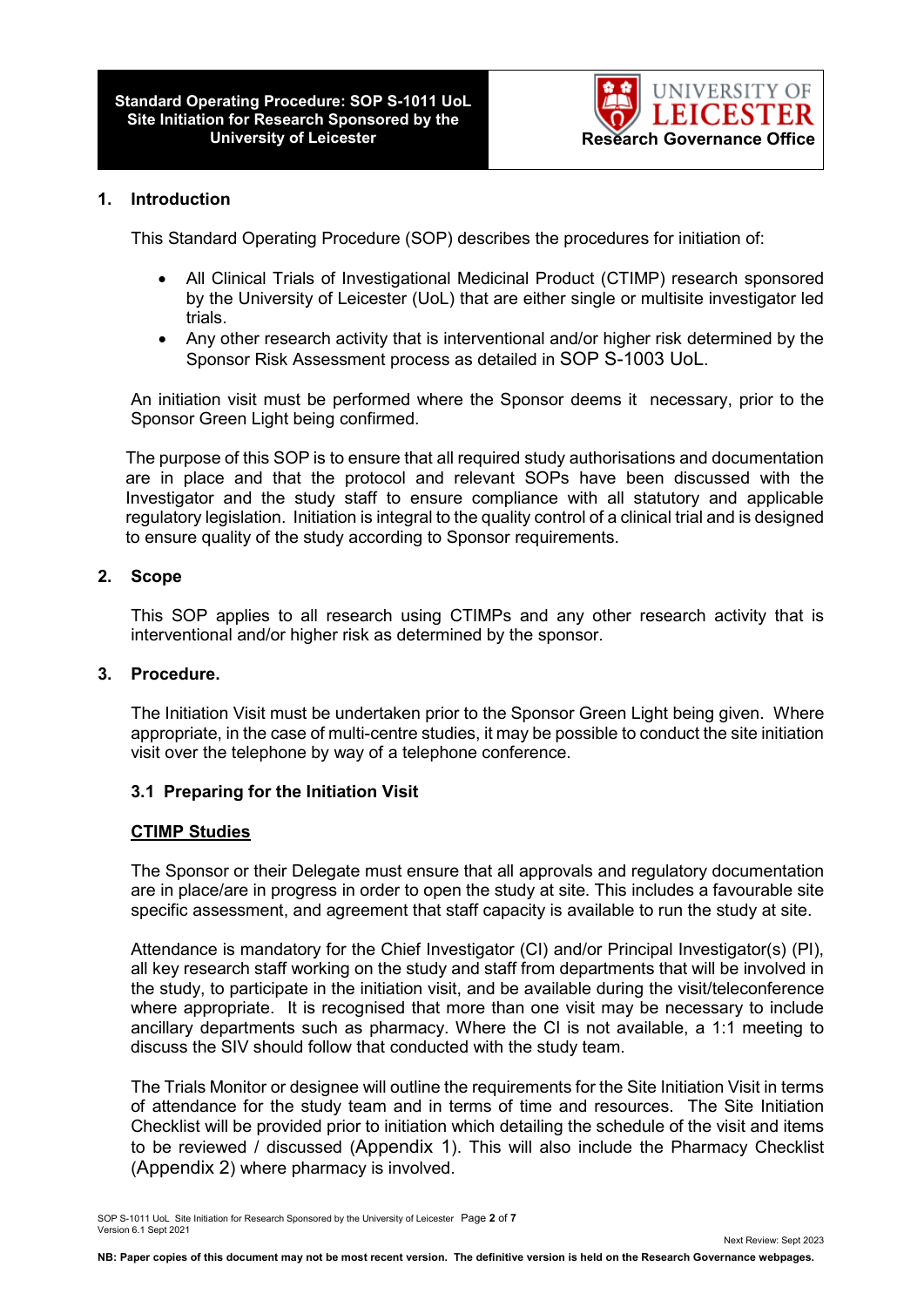#### **Non CTIMPs**

Where required by the Sponsor, initiation visits will be undertaken for non-CTIMP studies. Attendance is mandatory for the Chief Investigator at host/lead site and Principal Investigators at all other sites. All key research staff working on the study must also be in attendance along with staff from departments that will be involved e.g. pathology services. Other team members are actively encouraged to participate in the initiation visit and make themselves available where appropriate. Where the CI is not available, a 1:1 meeting to discuss the SIV should follow that conducted with the study team.

The trials monitor or Sponsor designee will outline the requirements for the Site Initiation Visit in terms of attendance for the study team and time and resources. A site initiation Check List will be provided prior to initiation detailing the schedule of the visit and items to be reviewed/discussed (Appendix 7). For non CTIMP studies only, the SIV can be delegated to the study team.

#### **Non CTIMP Multicentre studies**

For multicentre studies, where indicated by the Sponsor, it will be required that either an onsite or remote initiation visit be undertaken. Interim site review/s may be undertaken remotely. This will provide the Investigator's team and the Sponsor assurance of compliance with relevant legislation. All reports must be returned to the Sponsor, and will be reviewed in accordance with stated timelines. Requests for further clarification/ responses will be made by email. Once all issues are resolved, the site will be sent an email confirming closure of the report.

#### **3.2 During the Site Initiation Visit**

The Trials Monitor or their delegate will:

- Discuss the intended recruitment methods for the study. The current versions of the PIS/ICF will be reviewed and the monitor will discuss GCP compliant informed consent procedures with the Investigator and relevant personnel.
- Ensure that the CI/PI has completed the delegation of authority and signature log and will verify that all duties delegated by the CI/PI to other site staff have been documented. This is an on-going process to be completed throughout the study and will be reviewed on all monitoring visits as detailed in SOP S-1007 UoL.
- Verify that a signed and dated Curriculum Vitae (CV) has been provided by the CI/PI. In addition signed and dated CVs have been filed for other site staff listed on the delegation of authority and signature log.
- Verify that all identified study staff have been appropriately trained in GCP, the trial protocol and Standard Operating Procedures, verified by the completion and checking of the 'Read Log' (Appendix 3). It is expected that the Sponsor "Read Log" will be used unless specific research team reporting arrangements have been made in advance e.g. alternative electronic data capture (Q Pulse),
- All study staff attending the Initiation visit will sign the Site Initiation Visit Log (Appendix 4).
- Review with CI/PI and relevant staff, their understanding of the protocol, study procedures, investigational product, randomisation procedures, unblinding procedures and timelines.

SOP S-1011 UoL Site Initiation for Research Sponsored by the University of Leicester Page **3** of **7** Version 6.1 Sept 2021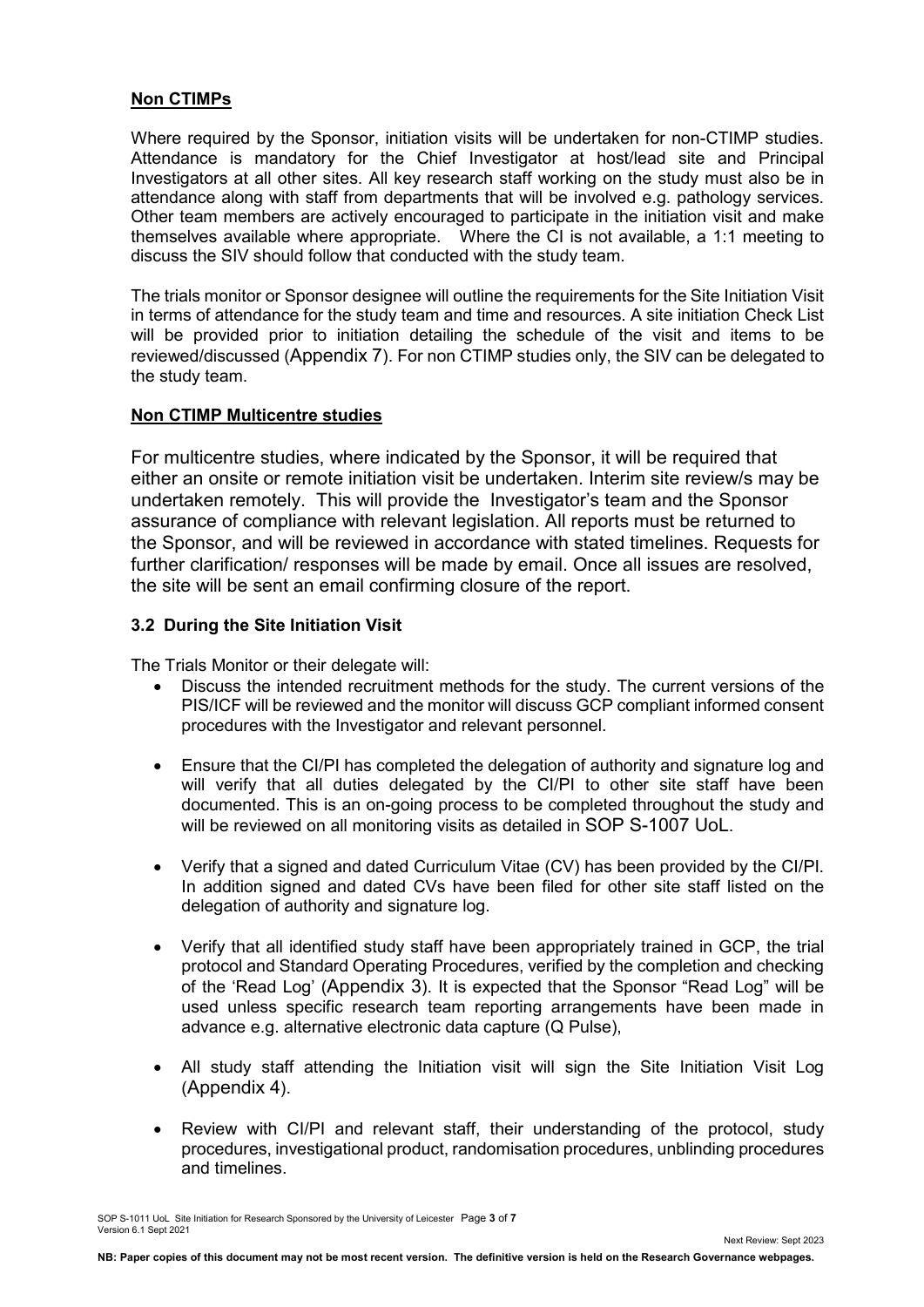- Confirm that the CI/PI has defined what will be considered as source data and that this has been accurately documented (Source Data Agreement Appendix 4 to SOP S-1007). In addition the monitor will discuss the CI/PI's responsibility to provide access to source data for monitoring and audit purposes.
- Clarify who will be responsible for CRF completion and clarify the procedure for entering data, as well as changes and corrections.
- Review the safety profile against the approved Reference Safety Information Investigator Brochure (IB) or Summary of Product Characteristics (SPC) for the Investigational Medicinal Products (IMP) and verify that the most current documentation is filed and signed and dated.
- Review all IMP procedures including, but not limited to, receipt, storage, dispensing, accountability, return and destruction. Check the storage conditions for the IMP even if it has not been received at site at the time of the visit, in association with Pharmacy.
- Where appropriate, confirm that laboratory facilities and arrangements for the dispatch of samples to the laboratory are organised and that any specialised equipment that may be required, will be available throughout the period of the study, e.g. centrifuge, freezer, etc. Documentation relating to pathology processes and supplies should be stored in the Laboratory Manual.
- Confirm that procedures for allocation of participant numbers have been reviewed.
- Confirm that the site has all staff, facilities and equipment to perform the study.
- Verify that staff understand the requirements for safety reporting as per SOP S-1009 UoL. Ensure that the CI/PI has a procedure in place for the emergency unbinding for the study.
- Where appropriate, check that relevant personnel are registered for eSUSAR.
- Ensure that the CI/PI is aware of their responsibility to communicate with the Ethics Committee and R&D departments and relevant Authorities on an on-going basis and provide the necessary reports to specified timelines i.e. Development Safety Update Report (DSUR) and Annual Progress Reports (APR).
- Check that the site has all staff, facilities and equipment to perform the study according to the study protocol and that all protocol specific procedures (including handling of any samples) have been explained.
- Ensure that the CI/PI is aware of their responsibility for the on-going maintenance of study documentation including correspondence in the Trial Master File/Investigator Site File as per SOP-S-1015 UoL. It is expected that the Trial Master File/Investigator Site File are inspection ready at all times.
- Ensure that the investigator is aware of the requirement to complete a Participant Screening Log (Appendix 5)/Participant Enrolment Log (Appendix 6)/combined Participant Screening and Enrolment Log (Appendix 9) for all subjects participating in the study.
- Ensure that the Investigator is aware of their responsibility to ensure adequate cover during absences and of their obligation to have on-going oversight of the study.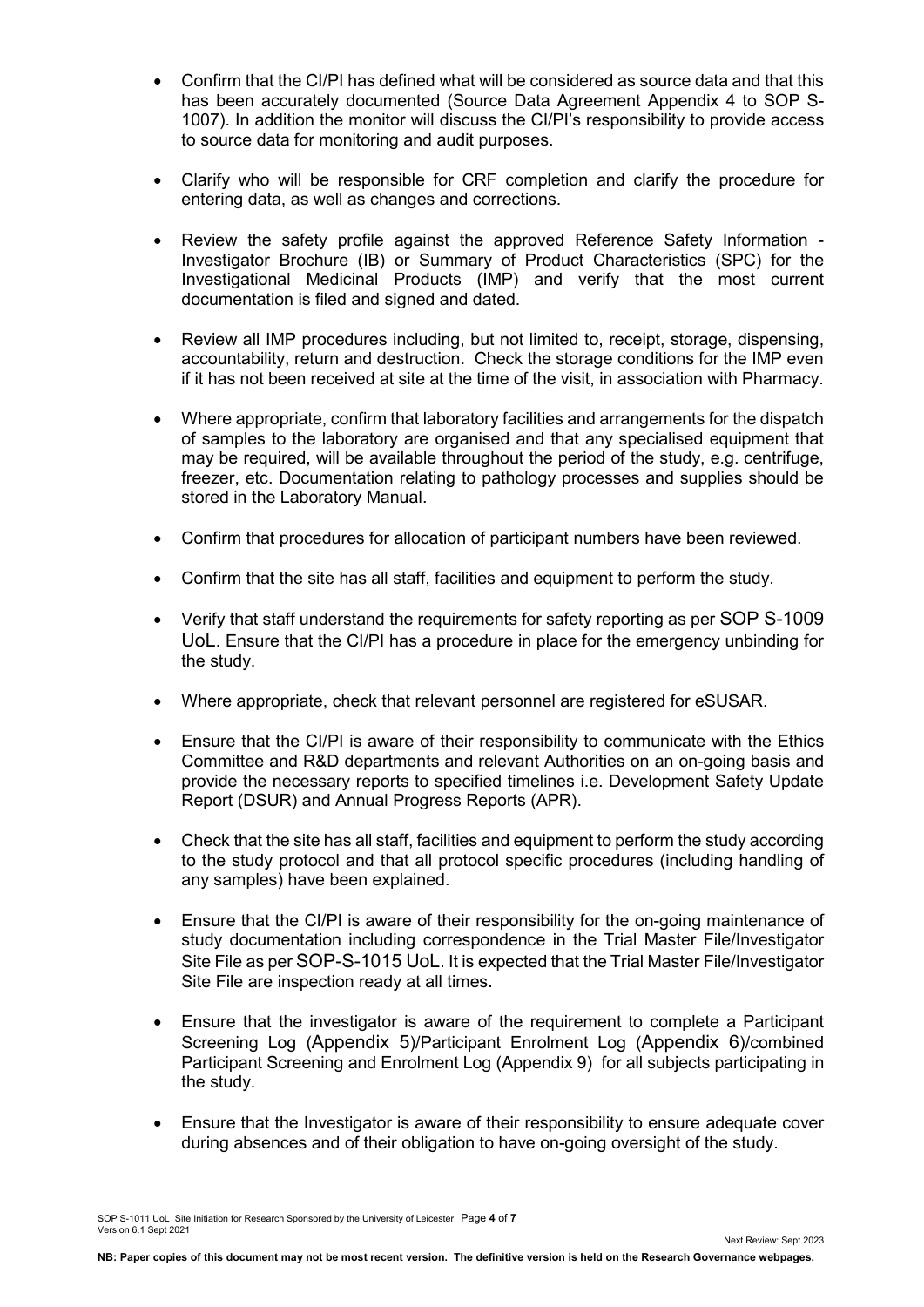#### **3.3 Following the Initiation Visit**

#### **CTIMP Studies**

The Trials Monitor or their Delegate will promptly submit a written report within 10 calendar days of the visit, recording any items outstanding or where clarification is required on the Site Initiation Outstanding Issues Report (Appendix 1 and 2 if pharmacy involved).

The CI/PI will be asked to review the report promptly and supply responses with regards to any issues that were highlighted at the initiation visit. The report will be signed by the Sponsor or their Delegate and the Investigator and the original will then be filed in the Trial Master File.

The Sponsor green light will not be given until the sponsor is satisfied that all issues raised at the initiation visit have been resolved.

The Sponsor or their Delegate will establish the next monitoring visit date and requirements with the CI/PI in line with the study specific Monitoring Plan. Monitoring is undertaken as per SOP S-1007 UoL Site management (Monitoring).

#### **Non CTIMPs**

The monitor or Sponsor designee will promptly submit a written report within 10 calendar days of the visit, recording any items outstanding or where clarification is required on the site initiation The CI/PI will be asked to review the report promptly and supply responses with regards to any issues that were highlighted at the initiation visit. The report will be signed by the monitor/designee and the Investigator and the original will then be filed in the Trial Master File with a copy retained for the Sponsor file.

The Sponsor green light will not be given until the Sponsor is satisfied that all issues raised at the Initiation visit have been resolved.

#### **3.3 Multi-Site Initiation Visits**

Multi-centre site initiation may be delegated to a clinical trials unit or agent of the Sponsor, the Chief Investigator or an appropriate member of the Research Team. A discussion about the most appropriate Initiation of sites i.e. Remote or site visit initiation will take place as part of the Risk Assessment Form completion.

In all cases, the relevant Site Initiation SOP and forms must be used and documented in the Trial Master File and Investigator Site File.

#### **4. Non-Compliance**

Site initiation is an important part of the process to ensure that all aspects of the study are clearly understood and appropriate personnel are fully appraised of their individual roles and responsibilities. UoL takes the responsibilities of Sponsor seriously, and it is important for the successful management of an IMP study that research teams are 'ready'. Failure to comply with this SOP will result in the Non-Compliance SOP-1016 being implemented at a CRITICAL finding. This may mean that the study is suspended before it's even started.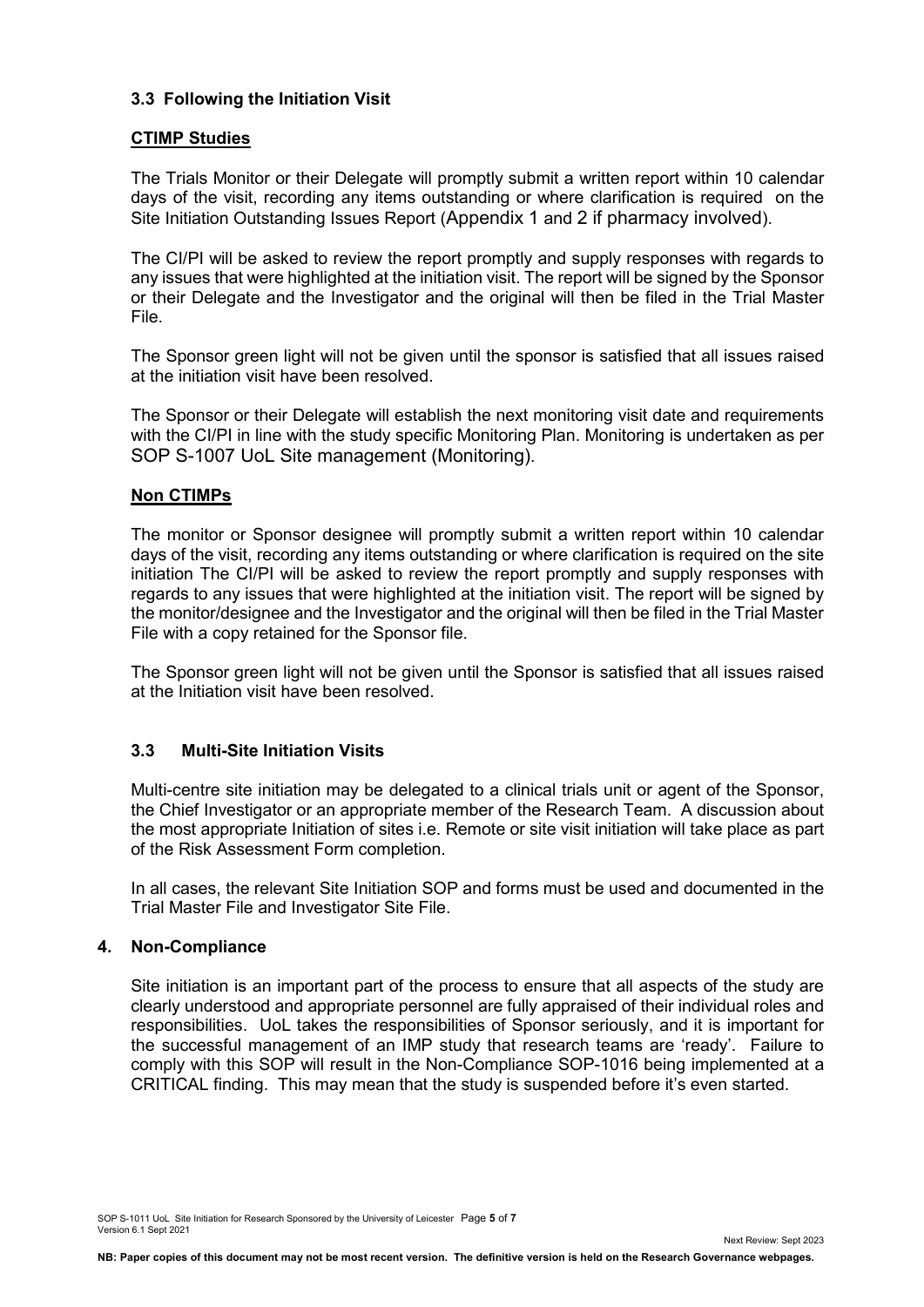### **5. Responsibilities**

|    | Responsibility                                          | Undertaken by                                          | Activity                                                                                                                                                                                                                                       |
|----|---------------------------------------------------------|--------------------------------------------------------|------------------------------------------------------------------------------------------------------------------------------------------------------------------------------------------------------------------------------------------------|
| 1. | Sponsor or<br>their delegate                            | Sponsor or<br>their delegate                           | To ensure that all approvals and regulatory<br>documents necessary for the study to commence at<br>site are in place /in progress prior to the initiation<br>visit occurring.                                                                  |
| 2. | Sponsor or<br>their delegate<br>& Chief<br>Investigator | Sponsor or<br>their delegate<br>Chief<br>Investigator. | To ensure that the CI/PI and all key Research staff<br>involved in the study attend the Initiation Visit.                                                                                                                                      |
| 3. | Sponsor or<br>their delegate                            | <b>Trials Monitor</b><br>or their<br>delegate          | To ensure all areas of the studies as detailed in the<br>Study Initiation Visit Agenda are discussed with the<br>CI/PI and Research team so that everyone is aware<br>of their individual and collective responsibilities<br>within the study. |
| 4. | Sponsor or<br>their delegate                            | <b>Trials Monitor</b><br>or their<br>delegate          | To ensure that all staff involved in the study have the<br>necessary training/qualifications in place as detailed<br>in Section 3 'during the site initiation visit' above.                                                                    |
| 5. | Sponsor or<br>their delegate                            | <b>Trials Monitor</b><br>or their<br>delegate          | Submit a detailed written report within 10 days of the<br>visit recording outstanding items and any<br>clarification required.                                                                                                                 |
| 6. | Sponsor or<br>their delegate                            | <b>Trials Monitor</b><br>or their<br>delegate          | Review the Investigator's responses to the written<br>report and ensure the report is signed by the<br>Sponsor and Investigator and that the original is filed<br>in the Trial Master File.                                                    |
| 7. | Sponsor or<br>their delegate                            | <b>Trials Monitor</b><br>or their<br>delegate          | Ensure all issues raised at the initiation visit have<br>been resolved prior to study commencement at site.                                                                                                                                    |

This table is used to track the development and approval of the document and any changes made on revised / reviewed versions

### **6. Development and approval Record for this document**

| <b>Author</b><br>$\textsf{lead}$ | Cat Taylor                                           |
|----------------------------------|------------------------------------------------------|
| Officer:                         |                                                      |
| <b>Job Title:</b>                | <b>Head of Research Assurance</b>                    |
| <b>Reviewed by:</b>              | UoL Research Management and Operations Group (RSMOG) |
| Approved by:                     | <b>Professor Nigel Brunskill</b>                     |
|                                  |                                                      |
| Date Approved                    | 13/10/2021                                           |

#### **7. Review Record**

| <b>Date</b>   | <b>Issue</b><br><b>Number</b> | <b>Reviewed</b><br>Bv | <b>Description Of Changes (If Any)</b>                            |
|---------------|-------------------------------|-----------------------|-------------------------------------------------------------------|
| Oct<br>2013   | 2                             | Wendy<br>Gamble       | Version 1 amended following review of Sponsor<br><b>Processes</b> |
| April<br>2014 | 3                             | Wendy<br>Gamble       | Version 2 amended to add in section on non-compliance             |

SOP S-1011 UoL Site Initiation for Research Sponsored by the University of Leicester Page **6** of **7** Version 6.1 Sept 2021

Next Review: Sept 2023

**NB: Paper copies of this document may not be most recent version. The definitive version is held on the Research Governance webpages.**